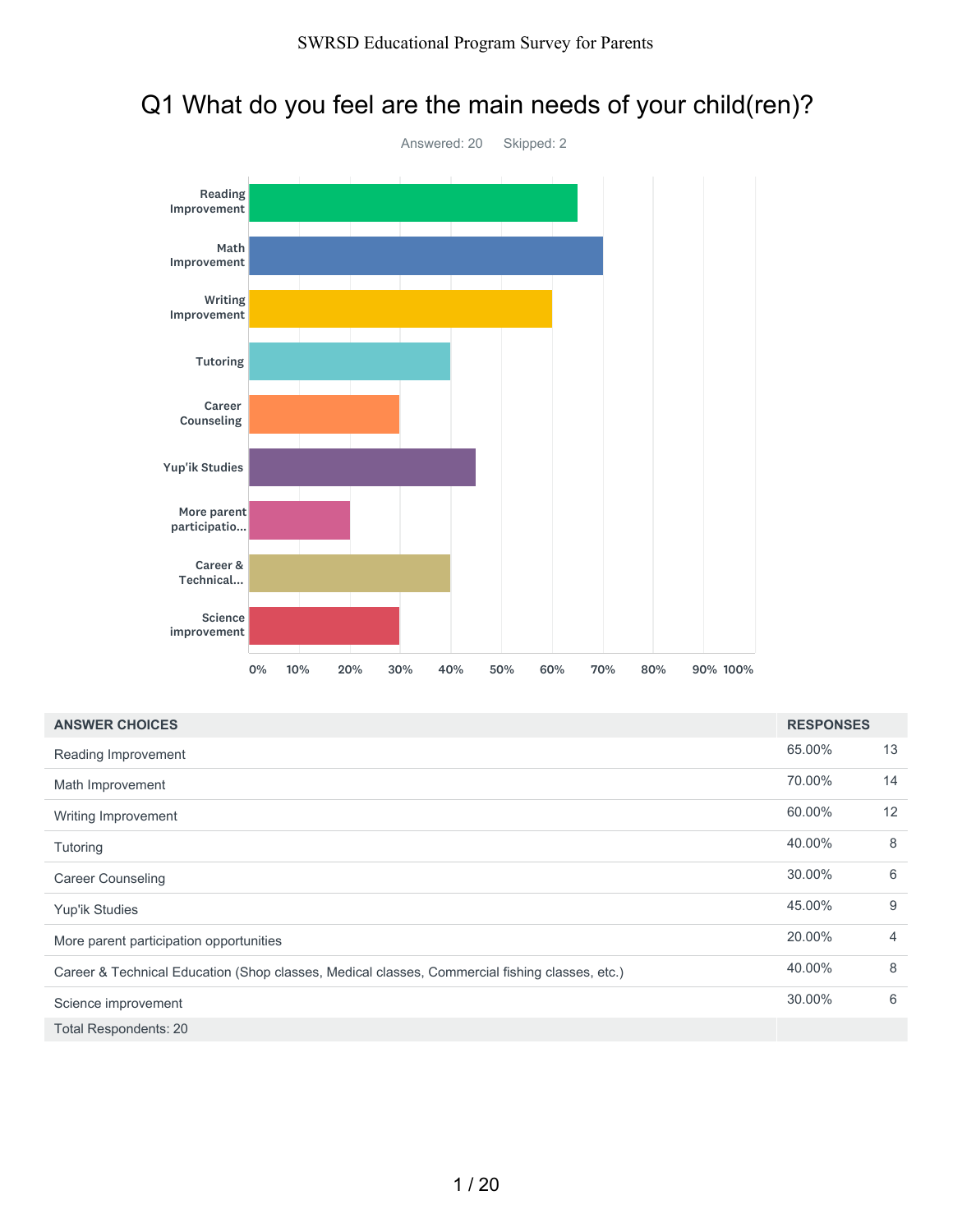|        |                |                  | Save As $\blacktriangledown$                                       |
|--------|----------------|------------------|--------------------------------------------------------------------|
|        |                |                  |                                                                    |
|        |                |                  |                                                                    |
|        |                |                  |                                                                    |
|        |                | Search responses | 0<br>Q                                                             |
|        |                |                  |                                                                    |
| 11.76% | $\overline{2}$ | View all<br>Edit | Delete                                                             |
| 17.65% | 3              | View all<br>Edit | Delete                                                             |
| 5.88%  | $\mathbf{1}$   | View all<br>Edit | Delete                                                             |
| 47.06% | 8              | View all<br>Edit | Delete                                                             |
| 52.94% | 9              | View all<br>Edit | Delete                                                             |
| 5.88%  | 1              | View all<br>Edit | Delete                                                             |
| 29.41% | 5              | View all<br>Edit | Delete                                                             |
| 35.29% | 6              | View all<br>Edit | Delete                                                             |
| 11.76% | 2              |                  | View all                                                           |
|        |                |                  | Please write down the top three most important need areas from the |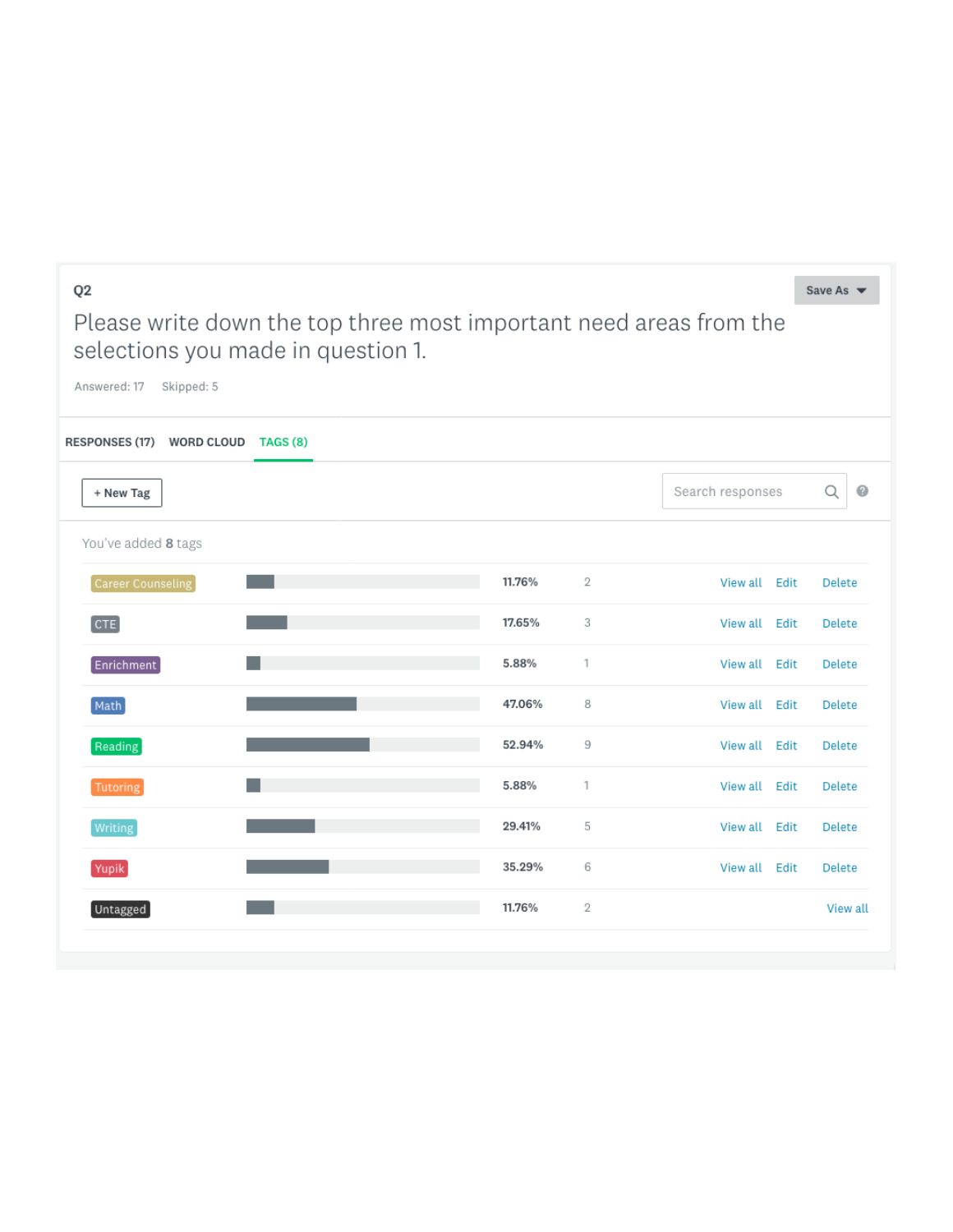# Q3 What educational programs are working well for your child?



| <b>ANSWER CHOICES</b>                                              | <b>RESPONSES</b> |   |
|--------------------------------------------------------------------|------------------|---|
| After School Program/Tutoring                                      | 44.44%           | 8 |
| Behavioral/Discipline Program                                      | 22.22%           | 4 |
| Bristol Bay Regional Career & Technical Education program (BBRCTE) | 22.22%           | 4 |
| <b>Career Counseling</b>                                           | 11.11%           | 2 |
| CTE program (shop classes, fab lab classes, etc.)                  | 16.67%           | 3 |
| <b>Exploration Weeks (Eweeks)</b>                                  | 50.00%           | 9 |
| Math Program                                                       | 44.44%           | 8 |
| Reading and Writing Program                                        | 38.89%           | 7 |
| Yup'ik Studies Program                                             | 50.00%           | 9 |
| <b>Total Respondents: 18</b>                                       |                  |   |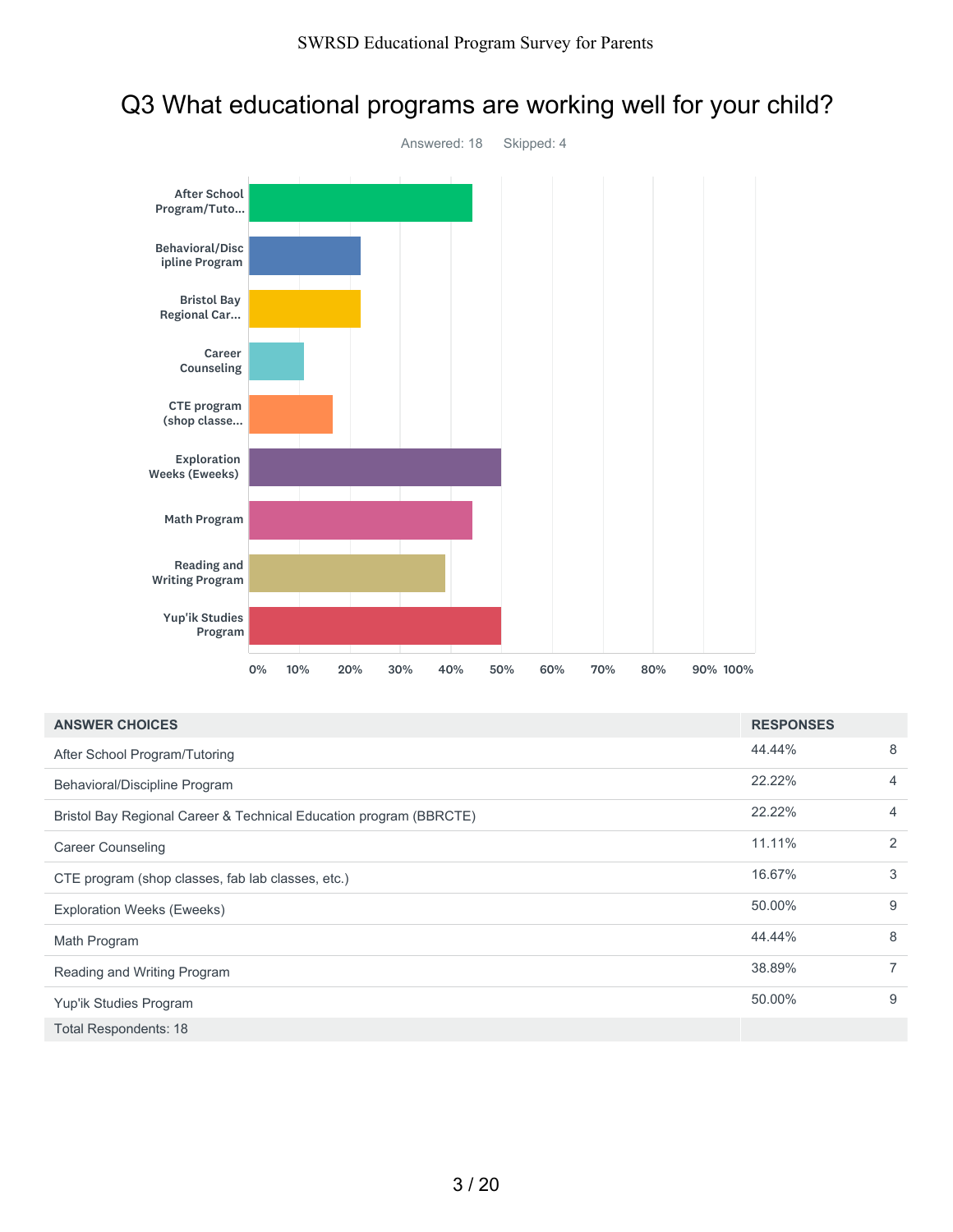# Q4 What educational programs are NOT working well for your child?



| <b>ANSWER CHOICES</b>                                              | <b>RESPONSES</b> |                |
|--------------------------------------------------------------------|------------------|----------------|
| Reading and Writing Program                                        | 57.14%           | 8              |
| Math Program                                                       | 50.00%           | $\overline{7}$ |
| After School Program/Tutoring                                      | 14.29%           | 2              |
| <b>Career Counseling</b>                                           | 42.86%           | 6              |
| Yup'ik Studies Program                                             | 28.57%           | 4              |
| Behavioral/Discipline Program                                      | 21.43%           | 3              |
| <b>Exploration Weeks (Eweeks)</b>                                  | 7.14%            | $\mathbf{1}$   |
| Bristol Bay Regional Career & Technical Education (BBRCTE) Program | 7.14%            | $\mathbf{1}$   |
| CTE program (shop classes, fab lab classes, etc.)                  | 28.57%           | 4              |
| <b>Total Respondents: 14</b>                                       |                  |                |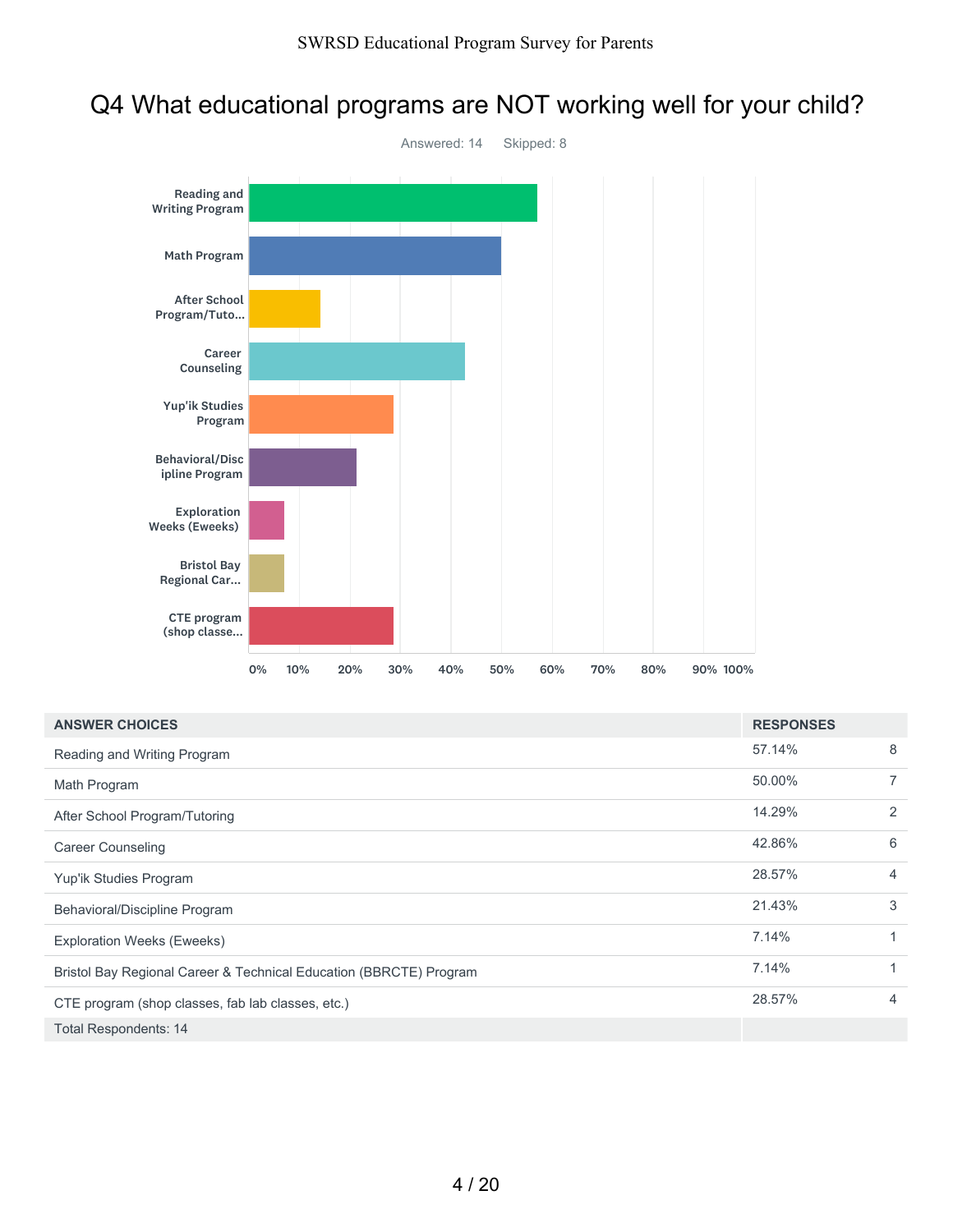### Q5 How well do the activities offered at your child's school match his or her interests?



| <b>ANSWER CHOICES</b>        | <b>RESPONSES</b> |                 |
|------------------------------|------------------|-----------------|
| A great deal                 | 31.82%           | $\overline{7}$  |
| A lot                        | 45.45%           | 10 <sup>°</sup> |
| A moderate amount            | 18.18%           | $\overline{4}$  |
| A little                     | 9.09%            | 2               |
| None at all                  | $0.00\%$         | $\mathbf 0$     |
| <b>Total Respondents: 22</b> |                  |                 |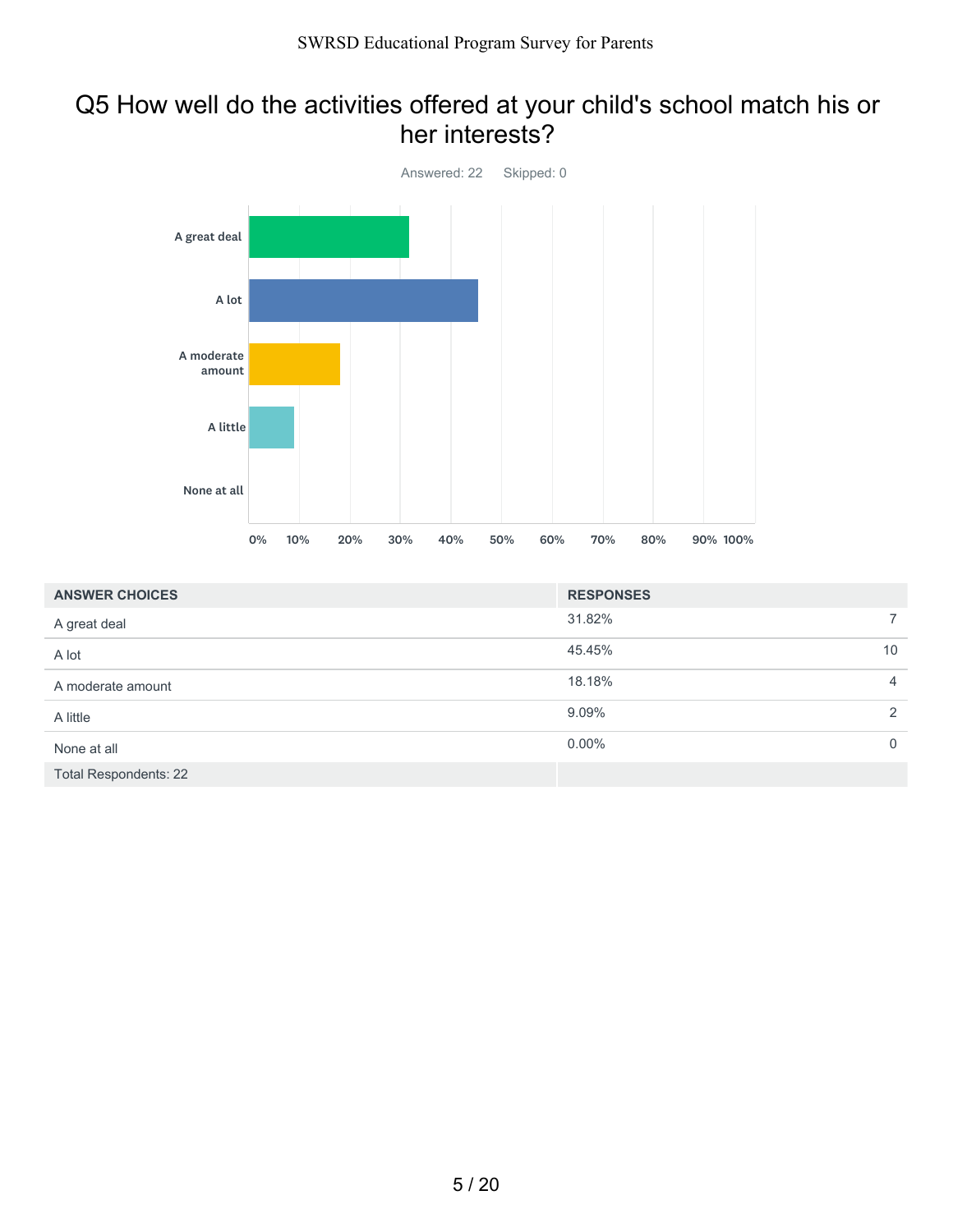| Q6<br>Answered: 16<br>Skipped: 6   | How can the school/district help support your child(ren)'s education? |        |                |                  | Save As $\blacktriangledown$ |
|------------------------------------|-----------------------------------------------------------------------|--------|----------------|------------------|------------------------------|
| RESPONSES (16) WORD CLOUD TAGS (9) |                                                                       |        |                |                  |                              |
| + New Tag                          |                                                                       |        |                | Search responses | Q<br>$\circ$                 |
| You've added 9 tags                |                                                                       |        |                |                  |                              |
| Bullying support                   |                                                                       | 6.25%  | 1              | View all Edit    | <b>Delete</b>                |
| [CTE]                              |                                                                       | 12.50% | 2              | View all Edit    | Delete                       |
| Engagement                         |                                                                       | 12.50% | $\overline{2}$ | View all Edit    | Delete                       |
| Math support                       |                                                                       | 6.25%  | 1              | View all Edit    | Delete                       |
| Nothing additional                 |                                                                       | 12.50% | $\overline{2}$ | View all Edit    | <b>Delete</b>                |
| One-on-one instruction             |                                                                       | 18.75% | 3              | View all Edit    | Delete                       |
| Reading Support                    |                                                                       | 6.25%  | 1              | View all Edit    | Delete                       |
| Work with parents                  |                                                                       | 6.25%  | $\mathbf{1}$   | View all Edit    | Delete                       |
| Yupik                              |                                                                       | 6.25%  | 1              | View all Edit    | Delete                       |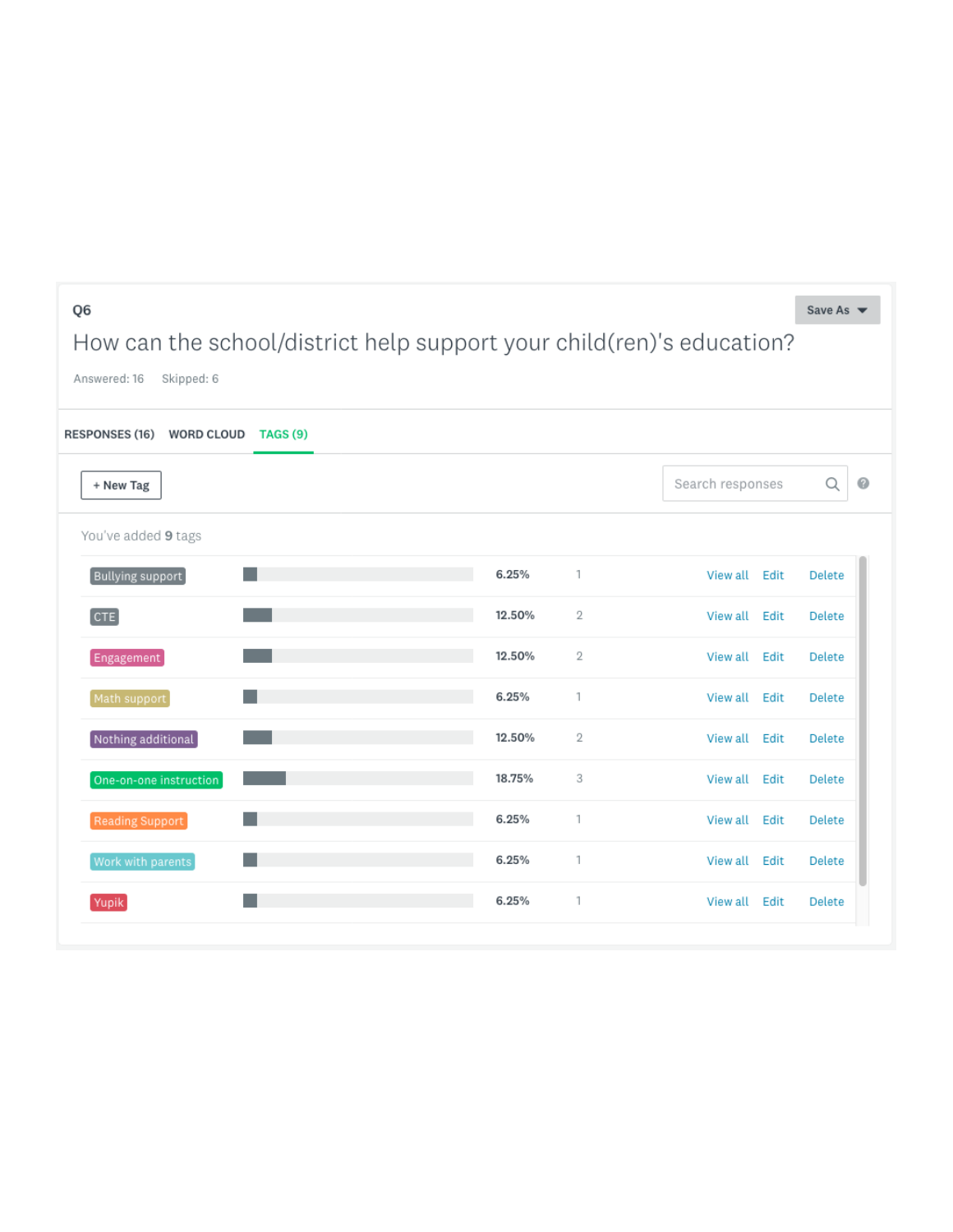# Q7 How confident are you in your ability to support your child(ren)'s learning at home?



| <b>ANSWER CHOICES</b> | <b>RESPONSES</b> |              |
|-----------------------|------------------|--------------|
| Extremely confident   | 31.82%           | $\mathbf{7}$ |
| Very confident        | 54.55%           | 12           |
| Somewhat confident    | 13.64%           | 3            |
| Not so confident      | $0.00\%$         | $\Omega$     |
| Not at all confident  | 4.55%            |              |
| Total Respondents: 22 |                  |              |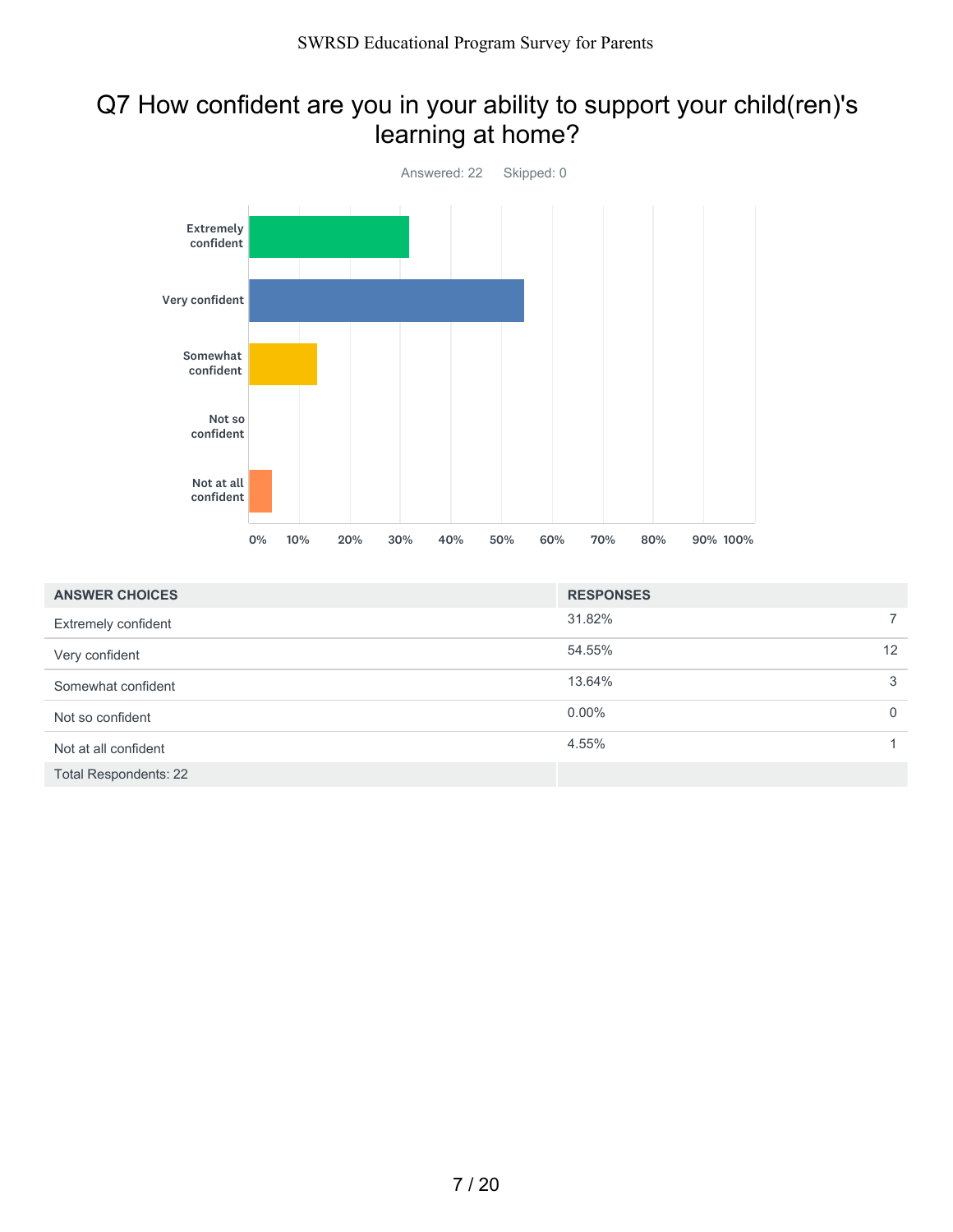#### Q8

Save As  $\blacktriangledown$ 

What information, strategies, or activities can the district implement to help you support your child's education at home? Examples including strategies to support reading, homework help, parenting tips, cultural activities, etc?

| Skipped: 6<br>Answered: 16         |        |   |                  |                |
|------------------------------------|--------|---|------------------|----------------|
| RESPONSES (16) WORD CLOUD TAGS (4) |        |   |                  |                |
| + New Tag                          |        |   | Search responses | $\bullet$<br>Q |
| You've added 4 tags                |        |   |                  |                |
| Help with Yupik activitie<br>a s   | 6.25%  | 1 | View all<br>Edit | Delete         |
| Helping with homework              | 50%    | 8 | View all<br>Edit | Delete         |
| No additional support              | 6.25%  | 1 | View all<br>Edit | Delete         |
| Parenting strategies               | 25%    | 4 | View all<br>Edit | Delete         |
| Untagged                           | 12.50% | 2 |                  | View all       |
|                                    |        |   |                  |                |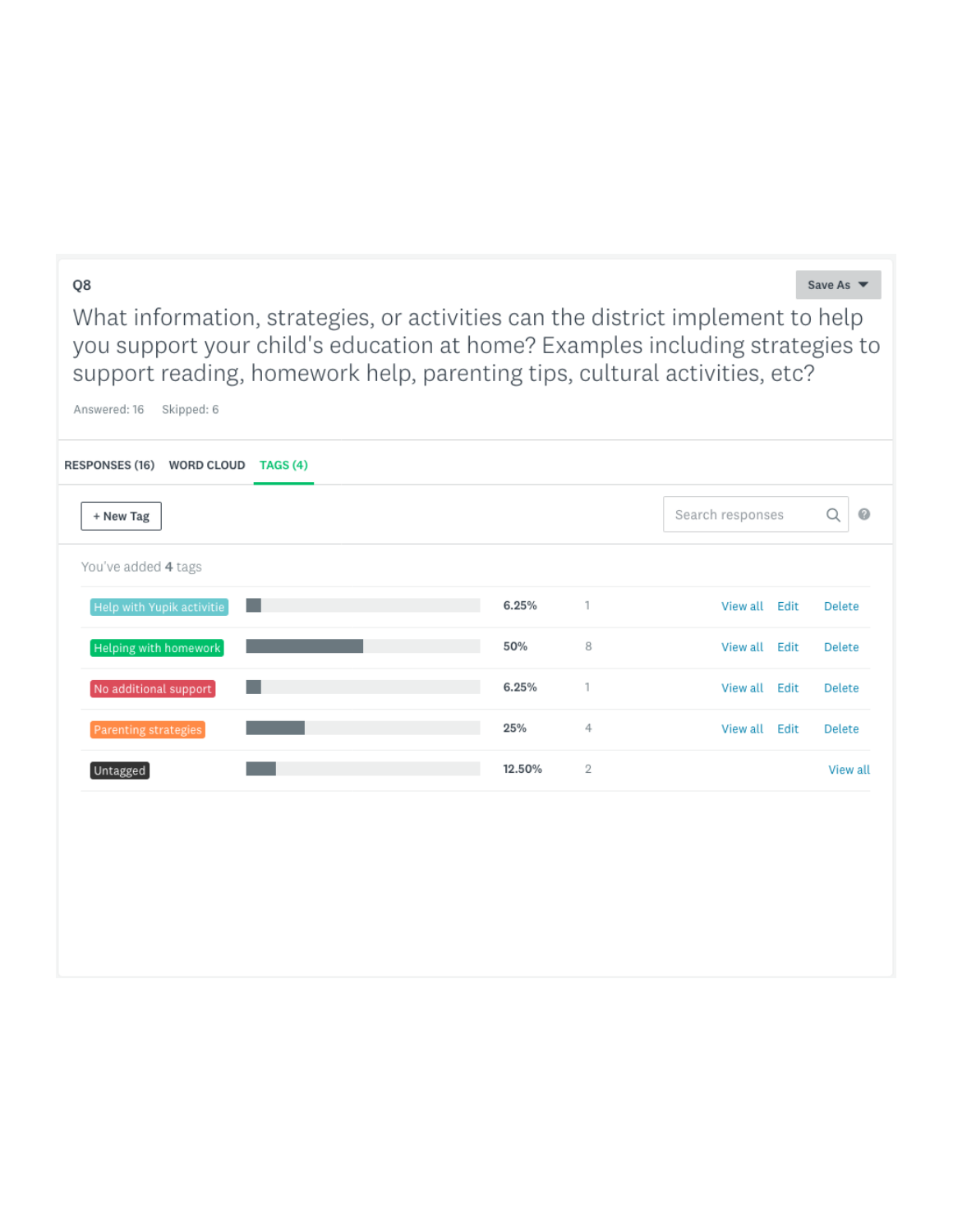# Q9 How often do you visit or call your school to talk about your child(ren)'s education?



| <b>ANSWER CHOICES</b>  | <b>RESPONSES</b> |                |
|------------------------|------------------|----------------|
| Weekly or more         | 14.29%           | 3              |
| Monthly                | 33.33%           | $\overline{7}$ |
| Every few months       | 19.05%           | $\overline{4}$ |
| Once or twice per year | 19.05%           | $\overline{4}$ |
| <b>Almost Never</b>    | 14.29%           | 3              |
| <b>TOTAL</b>           |                  | 21             |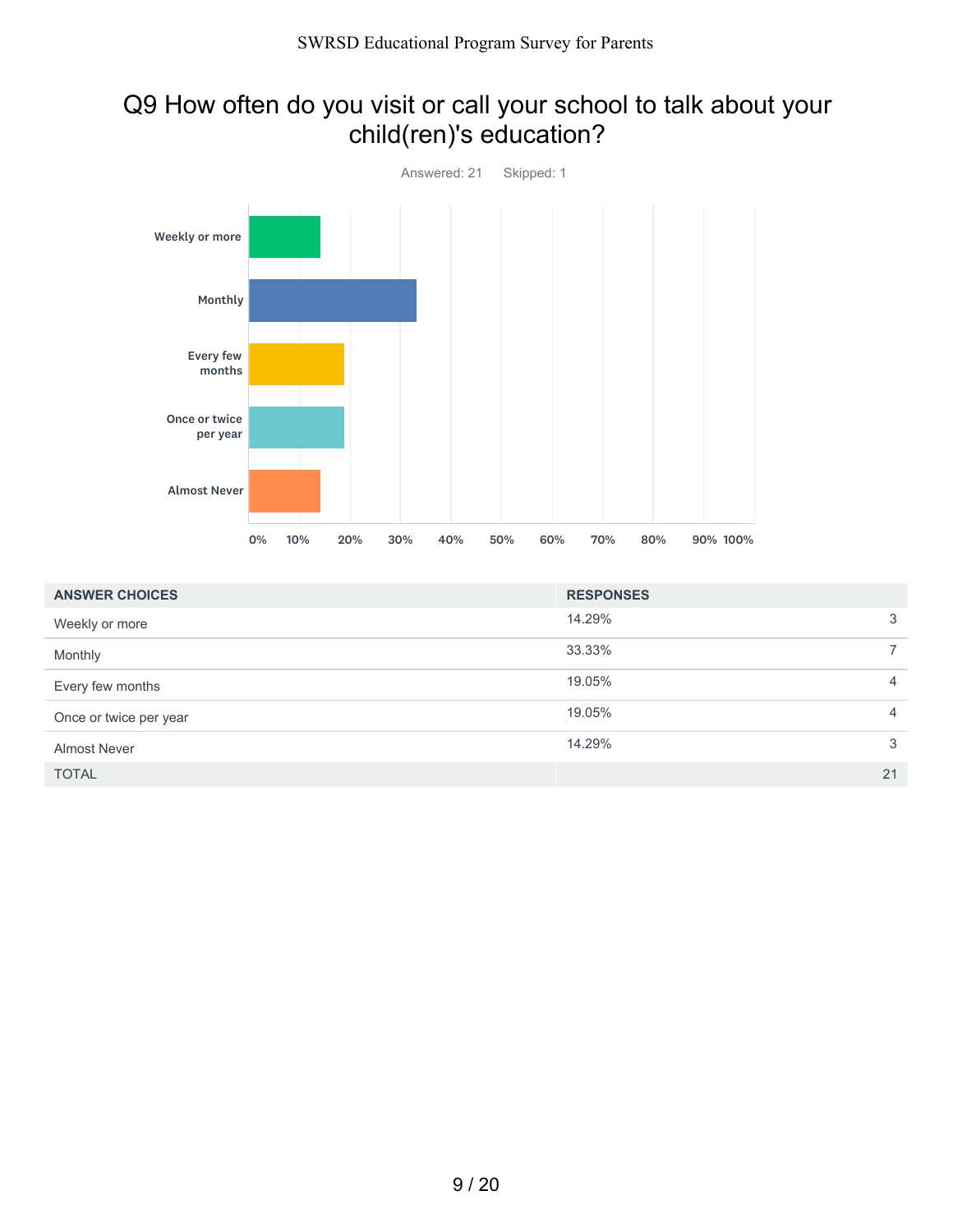### Q10 In the past year, how often have you attended a parent meeting at your child(ren)'s school? Examples include parent/teacher conferences, parent meetings, CSC meetings, etc.



| <b>ANSWER CHOICES</b> | <b>RESPONSES</b>         |
|-----------------------|--------------------------|
| More than 10 times    | 14.29%<br>3              |
| Between 6 and 9 times | 9.52%<br>2               |
| Between 3 and 5 times | 33.33%                   |
| Once or twice         | 33.33%<br>$\overline{7}$ |
| <b>Almost Never</b>   | 9.52%<br>2               |
| <b>TOTAL</b>          | 21                       |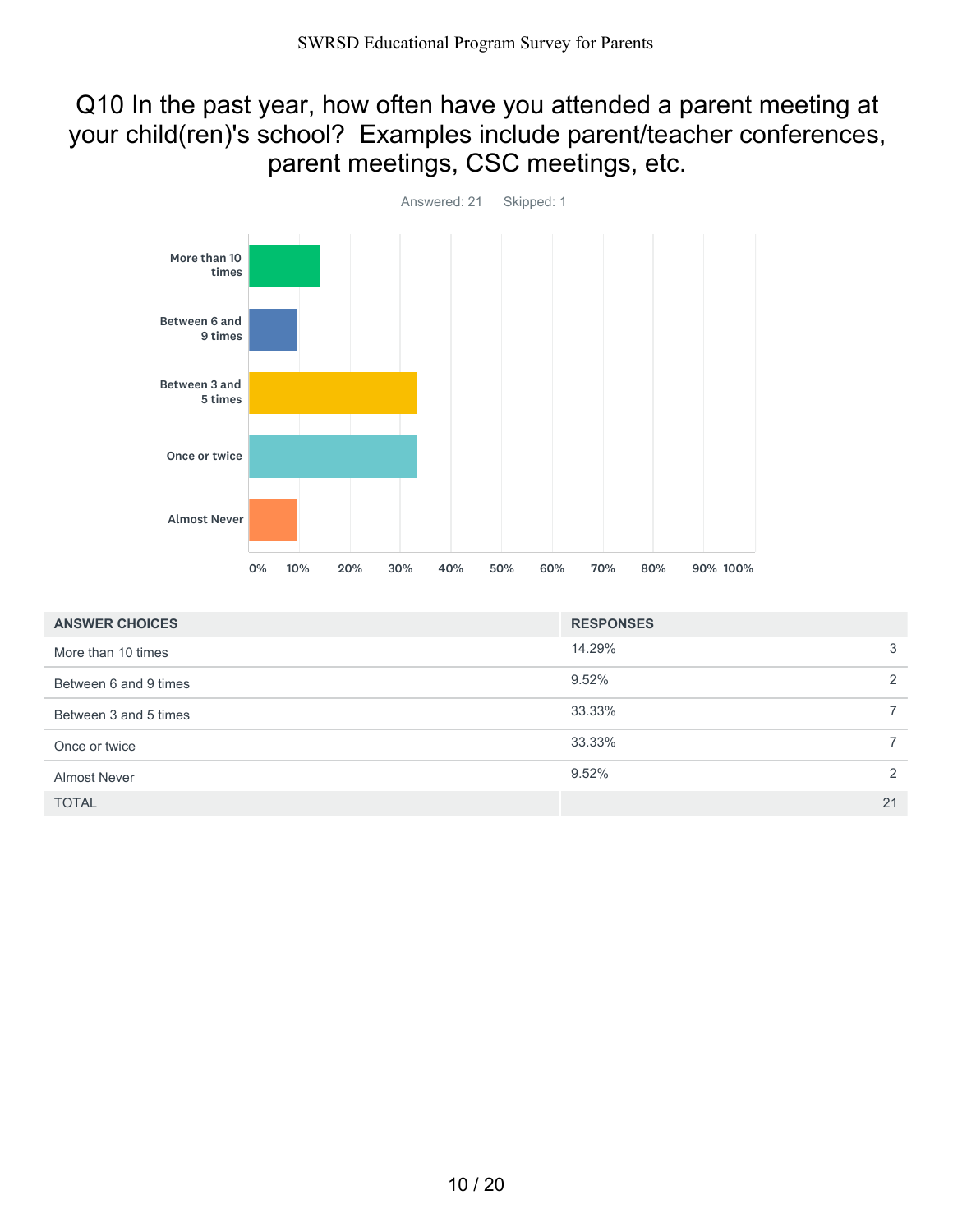# Q11 How likely are you to participate in the review and development of district programs?



| <b>ANSWER CHOICES</b>       | <b>RESPONSES</b> |                |
|-----------------------------|------------------|----------------|
| Very likely                 | 27.27%           | 6              |
| Likely                      | 40.91%           | 9              |
| Neither likely nor unlikely | 22.73%           | 5              |
| Unlikely                    | 9.09%            | $\overline{2}$ |
| Very unlikely               | 4.55%            |                |
| Total Respondents: 22       |                  |                |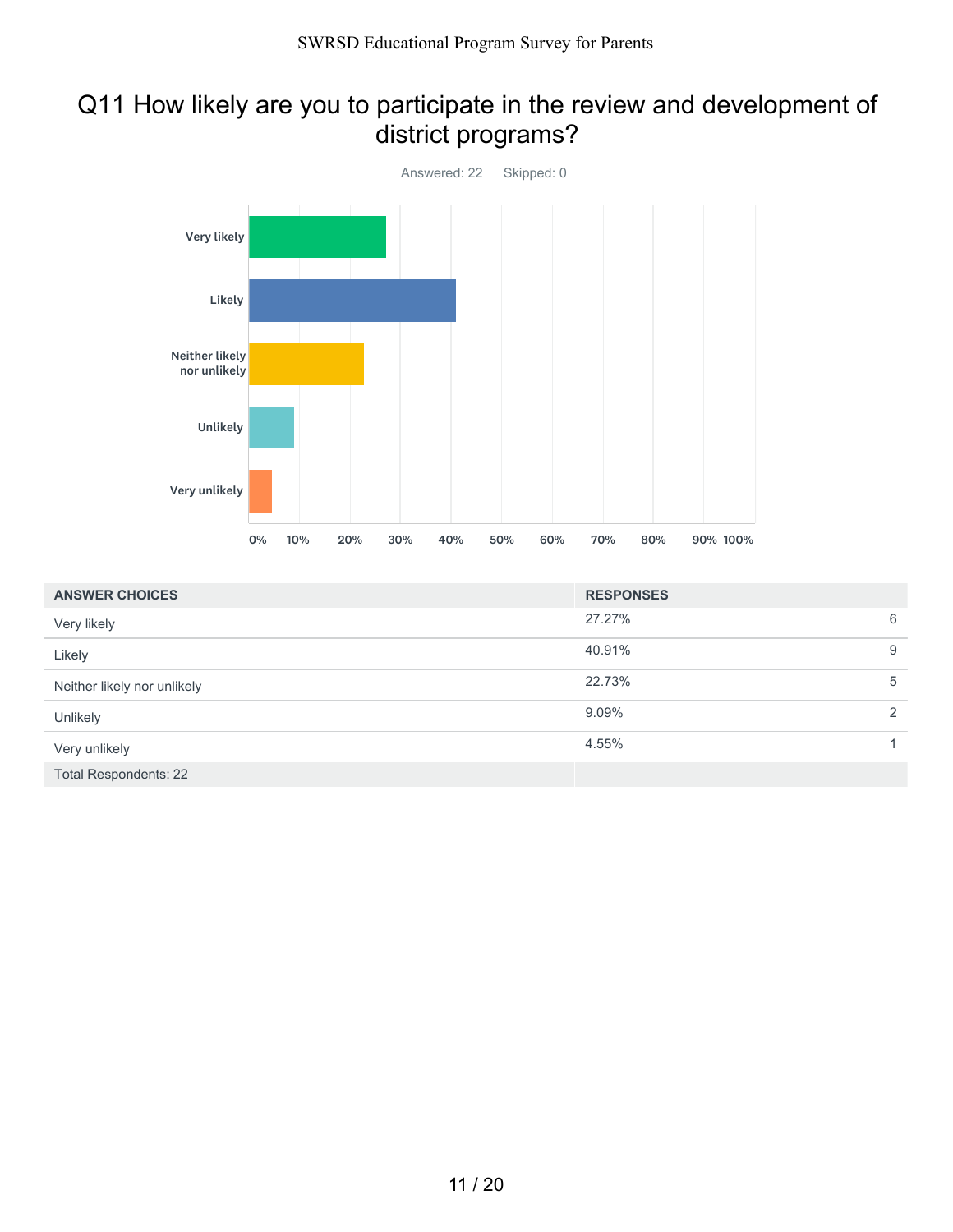# Q12 Please select the best way(s) for you to provide feedback about educational programs. Choose all that apply.



| <b>ANSWER CHOICES</b>         | <b>RESPONSES</b> |                 |
|-------------------------------|------------------|-----------------|
| Monthly School Board Meetings | 13.64%           | 3               |
| Local CSC Meetings            | 45.45%           | 10 <sup>°</sup> |
| <b>Parent Meetings</b>        | 54.55%           | 12 <sup>2</sup> |
| Surveys                       | 68.18%           | 15              |
| <b>Total Respondents: 22</b>  |                  |                 |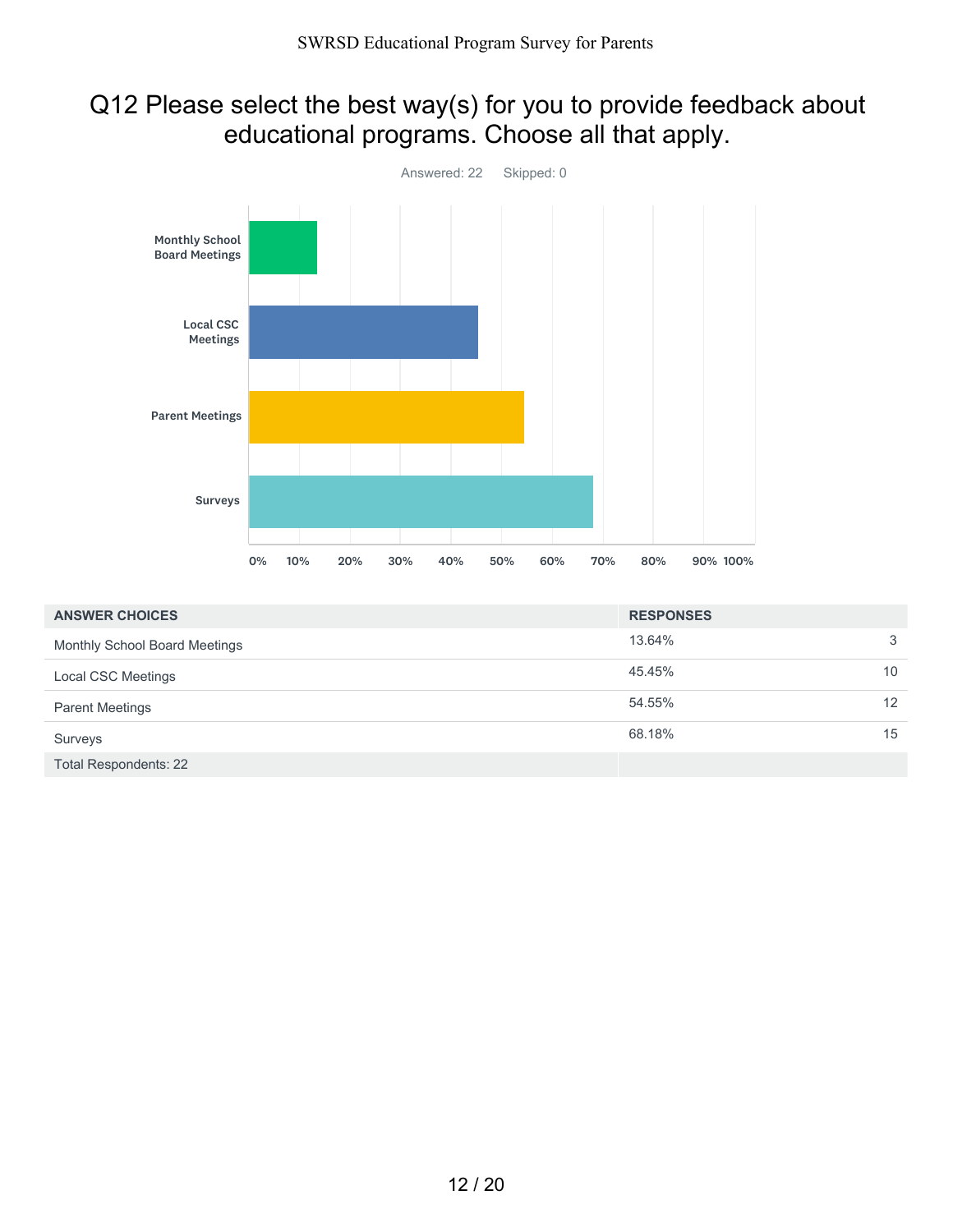Q13 Would you be interested in serving as a Parent Advisory Committee member?This would be a commitment to attending two meetings each year with the purpose of review educational programs, district policies, and providing feedback. You would need to review information before the meetings.



| <b>ANSWER CHOICES</b>                                                                         | <b>RESPONSES</b> |    |
|-----------------------------------------------------------------------------------------------|------------------|----|
| Yes                                                                                           | $30.00\%$        | 6  |
| <b>No</b>                                                                                     | 70.00%           | 14 |
| If yes, please enter your name and contact information below (name, email, and phone number): | 20.00%           |    |
| Total Respondents: 20                                                                         |                  |    |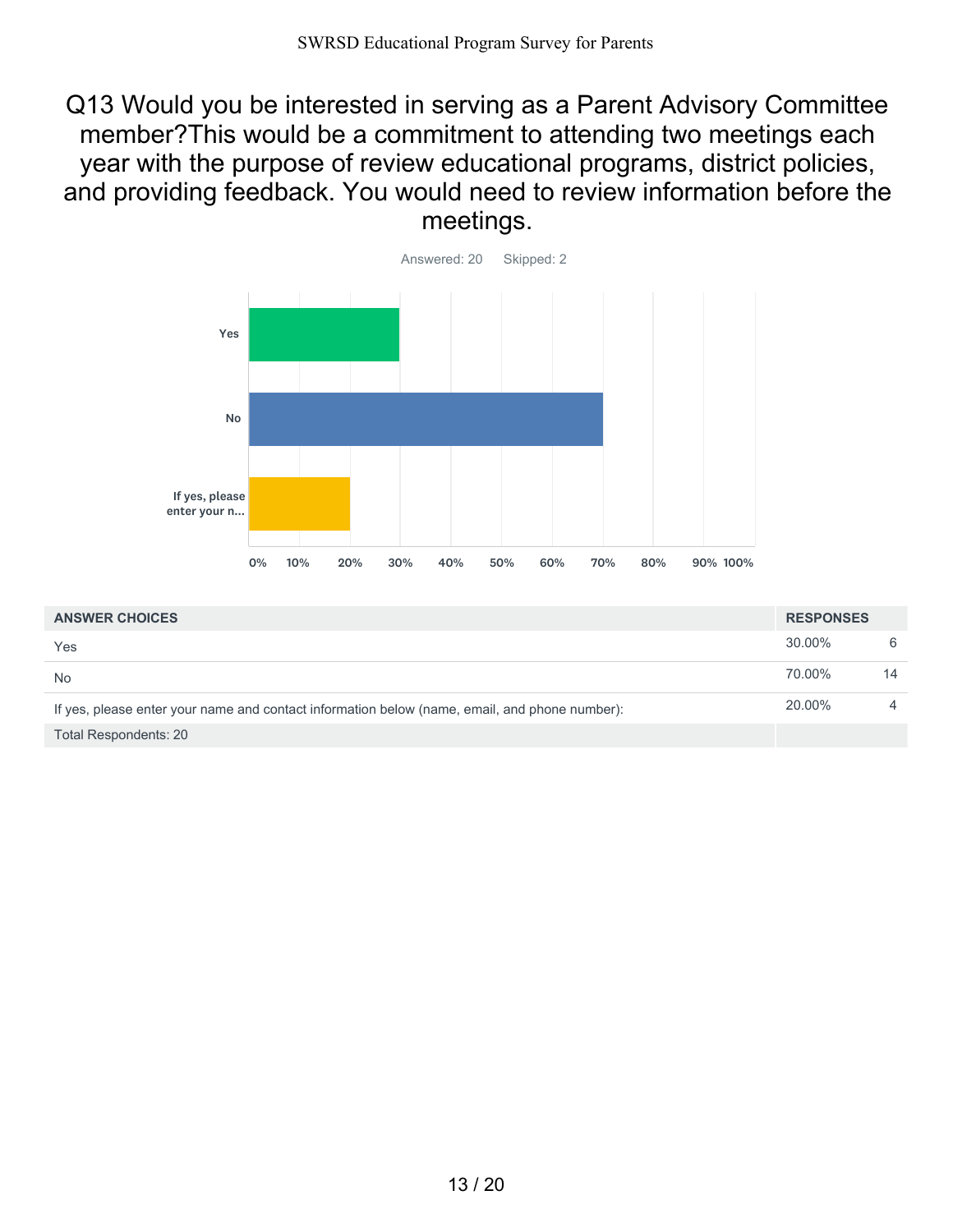### Q14 In your opinion, the Native Alaskan/Indian students in your school are given an equal opportunity to participate in classes, programs, and education when compared to other students?



| <b>ANSWER CHOICES</b>        | <b>RESPONSES</b> |               |
|------------------------------|------------------|---------------|
| Yes                          | 90.48%           | 19            |
| <b>No</b>                    | $9.52\%$         | $\mathcal{P}$ |
| If no, please explain:       | 4.76%            |               |
| <b>Total Respondents: 21</b> |                  |               |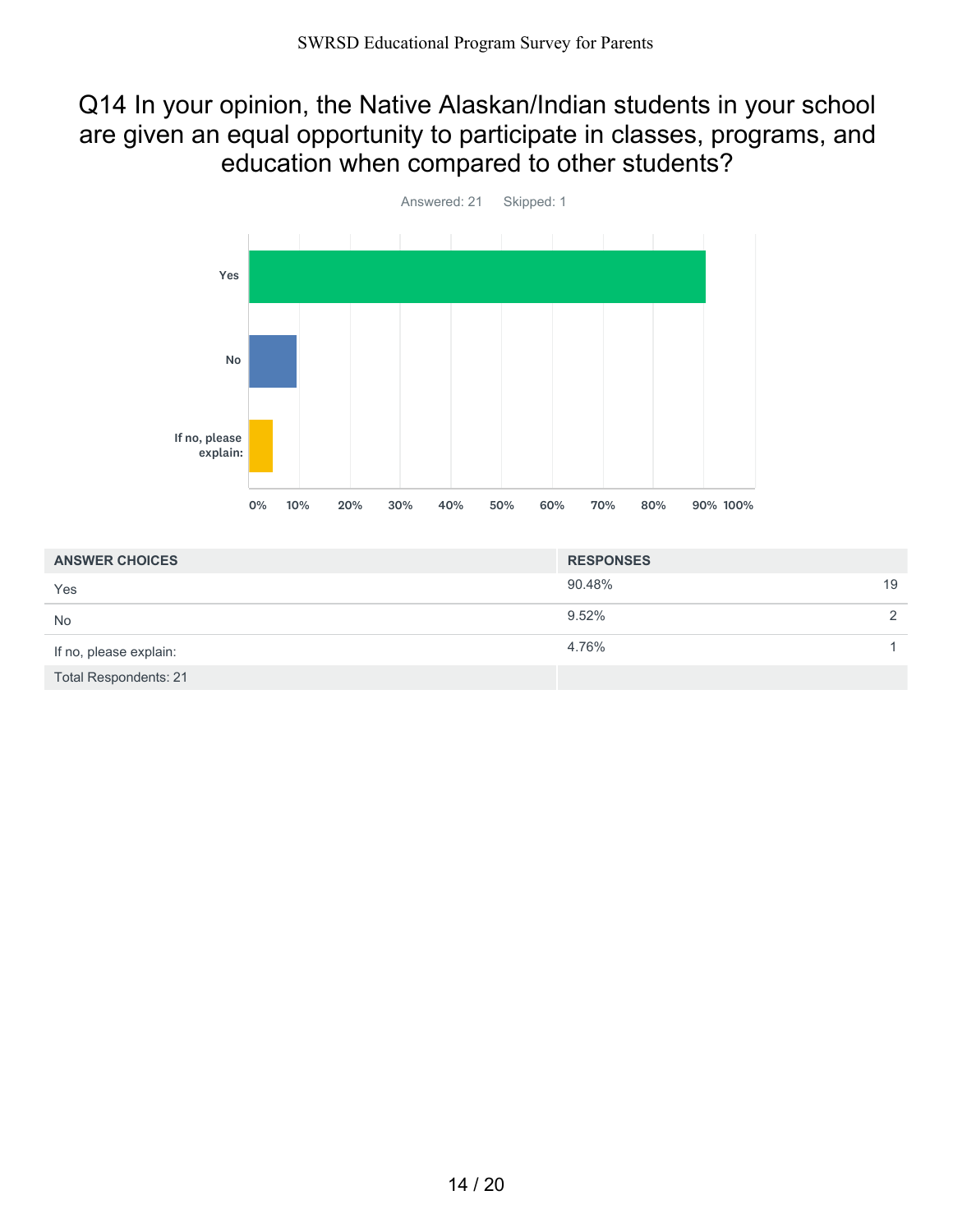### Q15 In your opinion, the Native Alaskan/Indian students in your school are given an equal opportunity to participate in sports and other after school programs when compared to other students?



| <b>ANSWER CHOICES</b>        | <b>RESPONSES</b> |               |
|------------------------------|------------------|---------------|
| Yes                          | 85.71%           | 18            |
| <b>No</b>                    | 14.29%           | 3             |
| If no, please explain.       | 9.52%            | $\mathcal{P}$ |
| <b>Total Respondents: 21</b> |                  |               |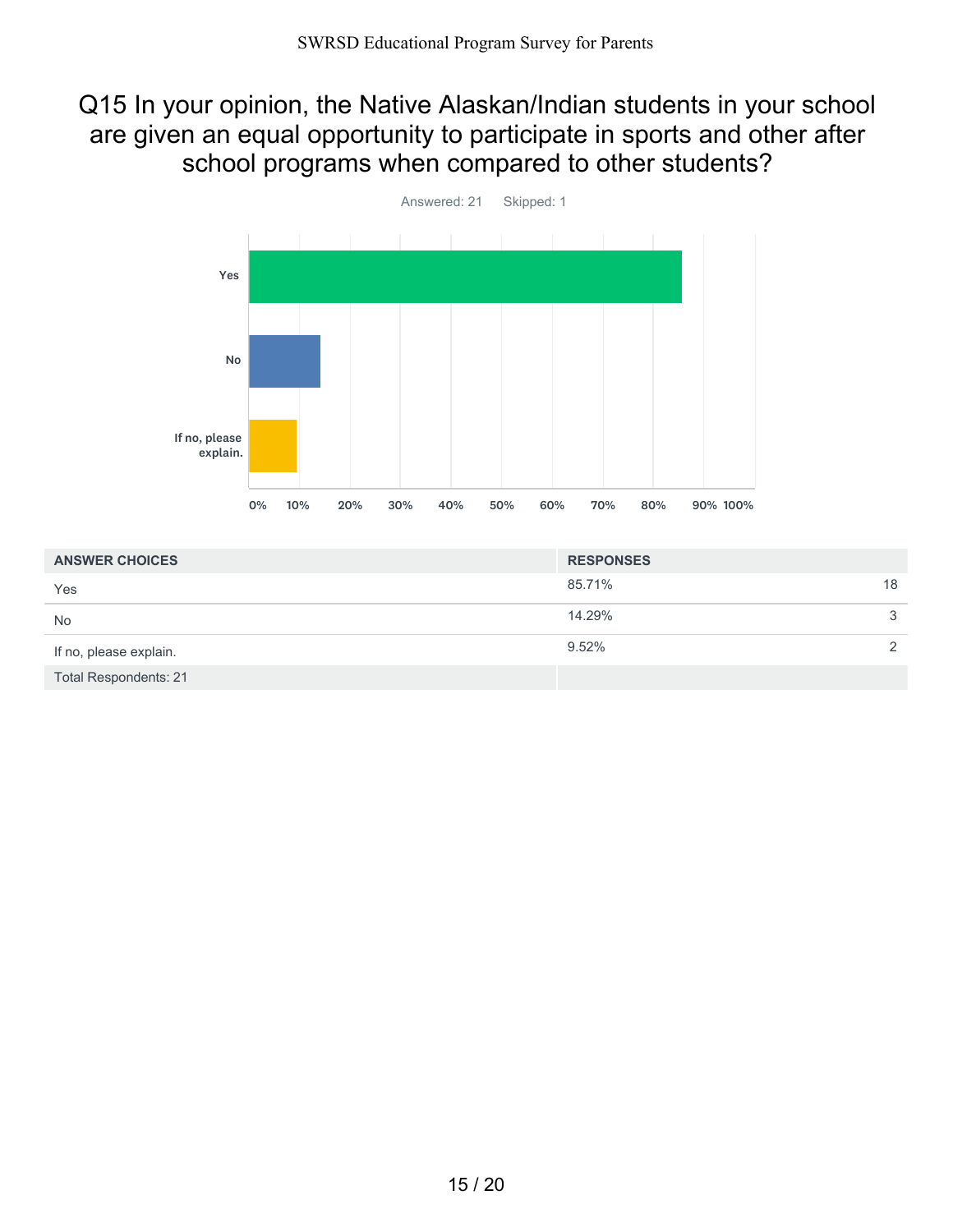# Q16 In your opinion, does the district actively seek parental input for the educational programs in the district?



| <b>ANSWER CHOICES</b>        | <b>RESPONSES</b> |    |
|------------------------------|------------------|----|
| Yes                          | 70.00%           | 14 |
| <b>No</b>                    | 20.00%           | 4  |
| If no, how can this improve? | 15.00%           | 3  |
| Total Respondents: 20        |                  |    |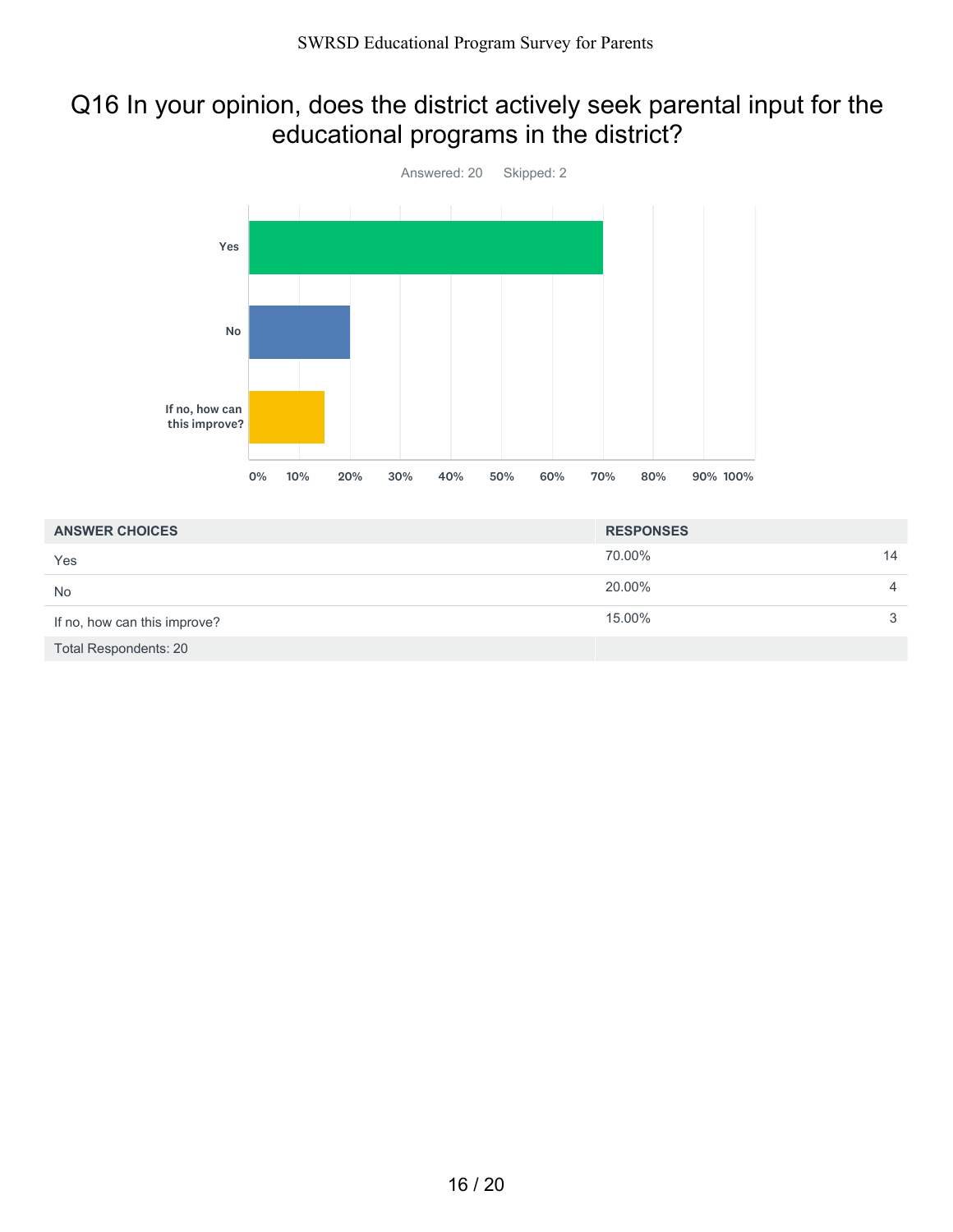# Q17 In your opinion, does the district provide meaningful opportunities for input concerning the needs of Alaska Native/American Indian students (i.e. open door policy, surveys, parent meetings, etc.)?



| <b>ANSWER CHOICES</b>        | <b>RESPONSES</b> |                |
|------------------------------|------------------|----------------|
| Yes                          | 71.43%           | 15             |
| <b>No</b>                    | 14.29%           | 3              |
| If no, how can this improve? | 19.05%           | $\overline{4}$ |
| <b>Total Respondents: 21</b> |                  |                |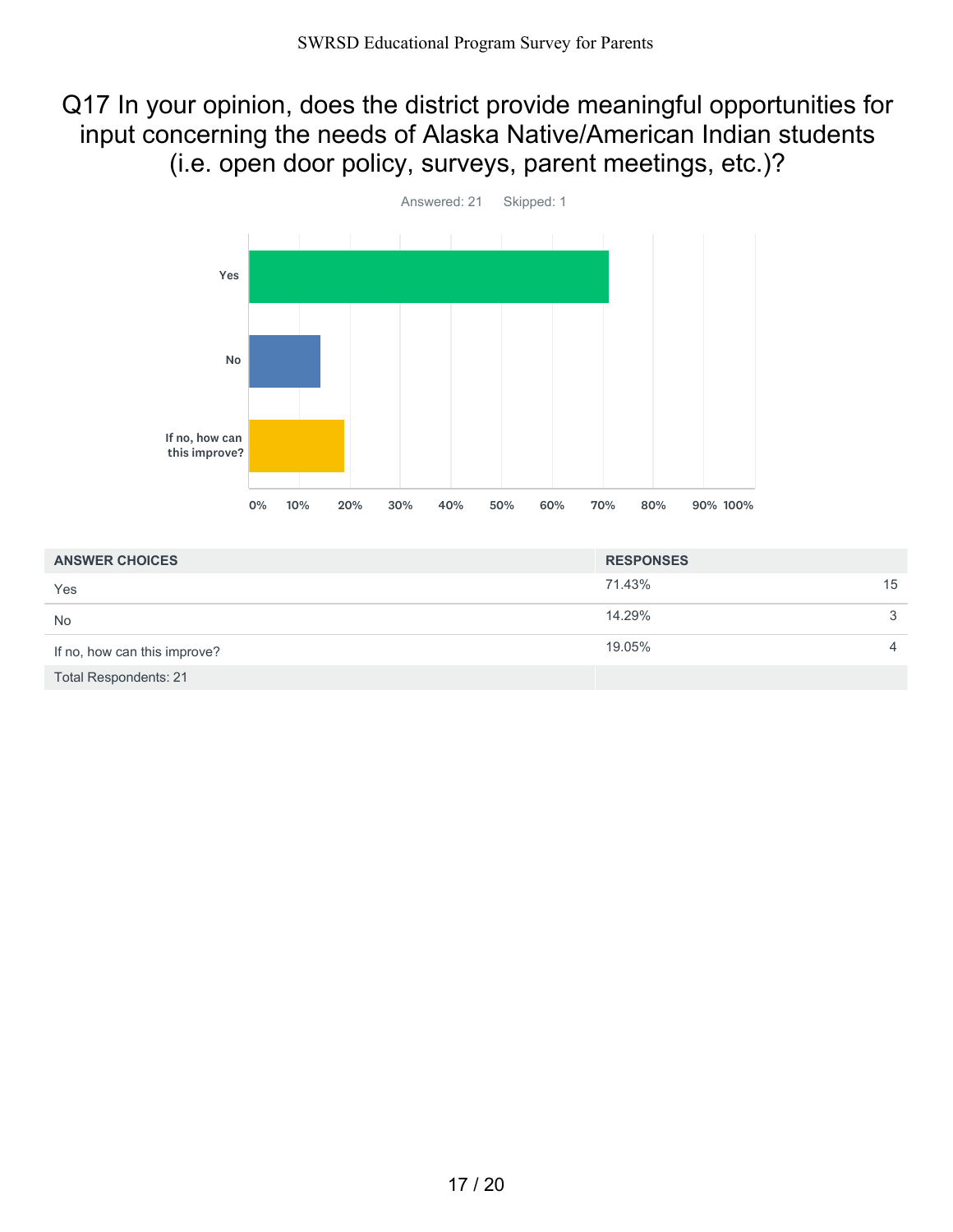

| <b>Blunka School</b>         |    |     |     |     |     |     |     |     |                  |          |                |
|------------------------------|----|-----|-----|-----|-----|-----|-----|-----|------------------|----------|----------------|
| Manokotak<br>Nunaniq School  |    |     |     |     |     |     |     |     |                  |          |                |
| <b>Twin Hills</b><br>School  |    |     |     |     |     |     |     |     |                  |          |                |
| <b>Togiak School</b>         |    |     |     |     |     |     |     |     |                  |          |                |
|                              | 0% | 10% | 20% | 30% | 40% | 50% | 60% | 70% | 80%              | 90% 100% |                |
| <b>ANSWER CHOICES</b>        |    |     |     |     |     |     |     |     | <b>RESPONSES</b> |          |                |
| Aleknagik School             |    |     |     |     |     |     |     |     | 9.09%            |          | $\overline{a}$ |
| <b>Clarks Point School</b>   |    |     |     |     |     |     |     |     | 9.09%            |          | $\overline{a}$ |
| William Sonny Nelson School  |    |     |     |     |     |     |     |     | 0.00%            |          | $\mathbf 0$    |
| Koliganek School             |    |     |     |     |     |     |     |     | $0.00\%$         |          | $\mathbf 0$    |
| Chief Ivan Blunka School     |    |     |     |     |     |     |     |     | 22.73%           |          | 5              |
| Manokotak Nunaniq School     |    |     |     |     |     |     |     |     | 13.64%           |          | 3              |
| Twin Hills School            |    |     |     |     |     |     |     |     | 9.09%            |          | $\overline{a}$ |
| Togiak School                |    |     |     |     |     |     |     |     | 36.36%           |          | 8              |
| <b>Total Respondents: 22</b> |    |     |     |     |     |     |     |     |                  |          |                |
|                              |    |     |     |     |     |     |     |     |                  |          |                |

### Q18 Which school does your child(ren) attend?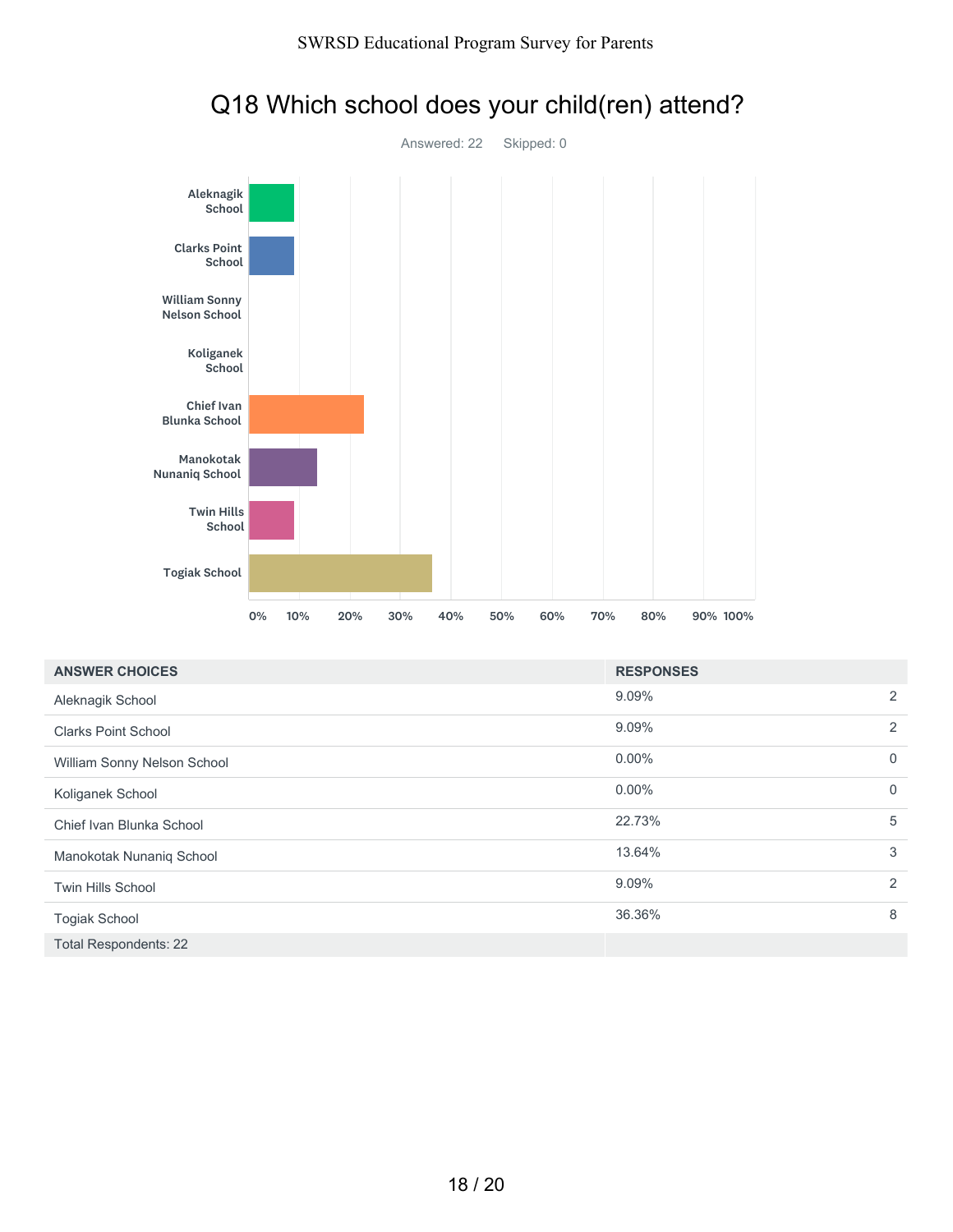

| .                               |    |     |     |     |     |     |     |     |                  |          |             |
|---------------------------------|----|-----|-----|-----|-----|-----|-----|-----|------------------|----------|-------------|
| White<br>(Caucasian)            |    |     |     |     |     |     |     |     |                  |          |             |
| Multi-ethnic/Mu<br>lti-race     |    |     |     |     |     |     |     |     |                  |          |             |
|                                 | 0% | 10% | 20% | 30% | 40% | 50% | 60% | 70% | 80%              | 90% 100% |             |
| <b>ANSWER CHOICES</b>           |    |     |     |     |     |     |     |     | <b>RESPONSES</b> |          |             |
| Alaska Native/American Indian   |    |     |     |     |     |     |     |     | 85.71%           |          | 18          |
| Asian                           |    |     |     |     |     |     |     |     | 0.00%            |          | $\mathbf 0$ |
| African-American                |    |     |     |     |     |     |     |     | 4.76%            |          | 1           |
| Native Hawiian/Pacific Islander |    |     |     |     |     |     |     |     | 0.00%            |          | $\mathbf 0$ |
| White (Caucasian)               |    |     |     |     |     |     |     |     | 4.76%            |          | 1           |
| Multi-ethnic/Multi-race         |    |     |     |     |     |     |     |     | 14.29%           |          | 3           |
| <b>Total Respondents: 21</b>    |    |     |     |     |     |     |     |     |                  |          |             |

# Q19 What is the ethnicity/race of your child(ren)